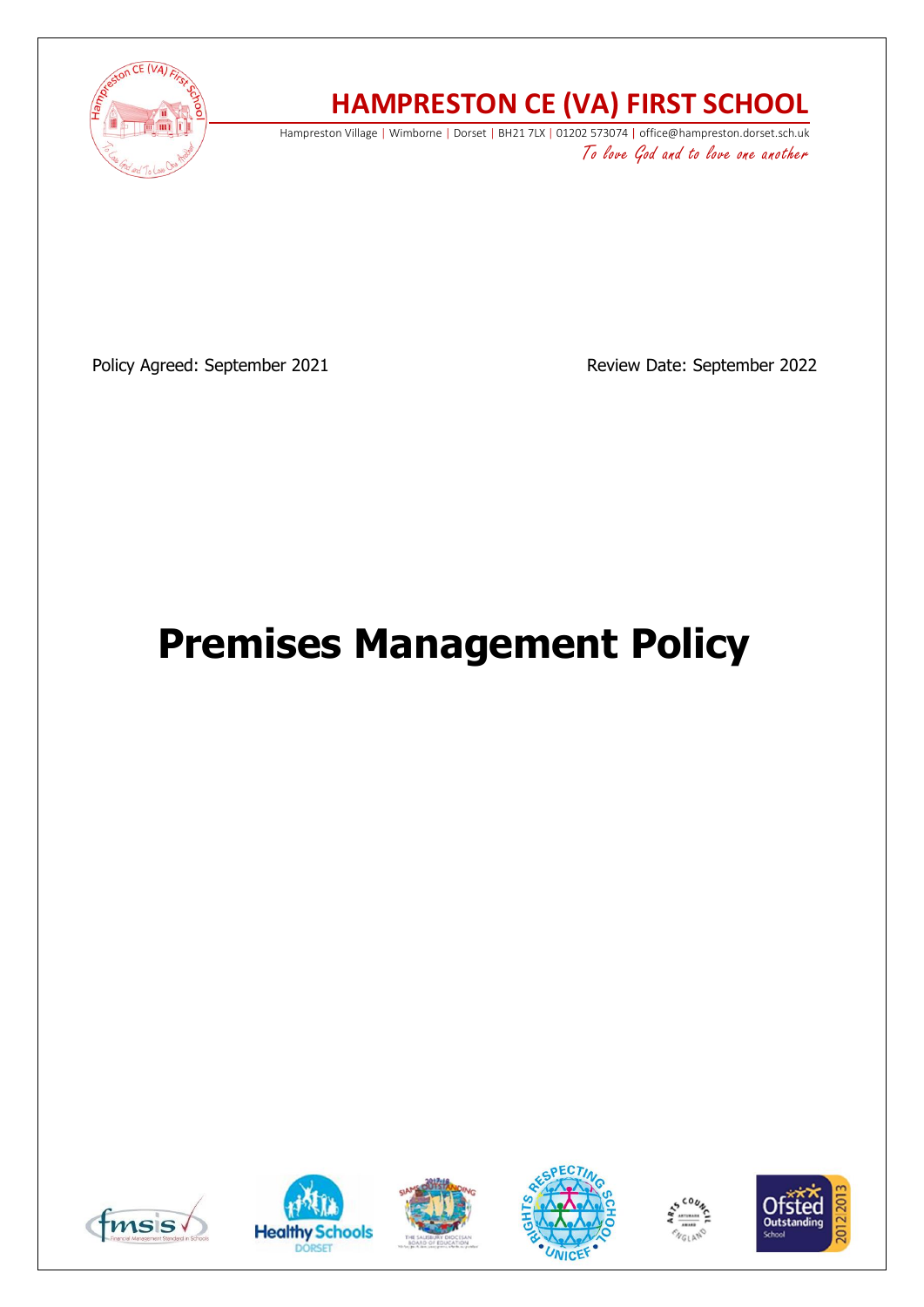## **Contents**

<span id="page-1-0"></span>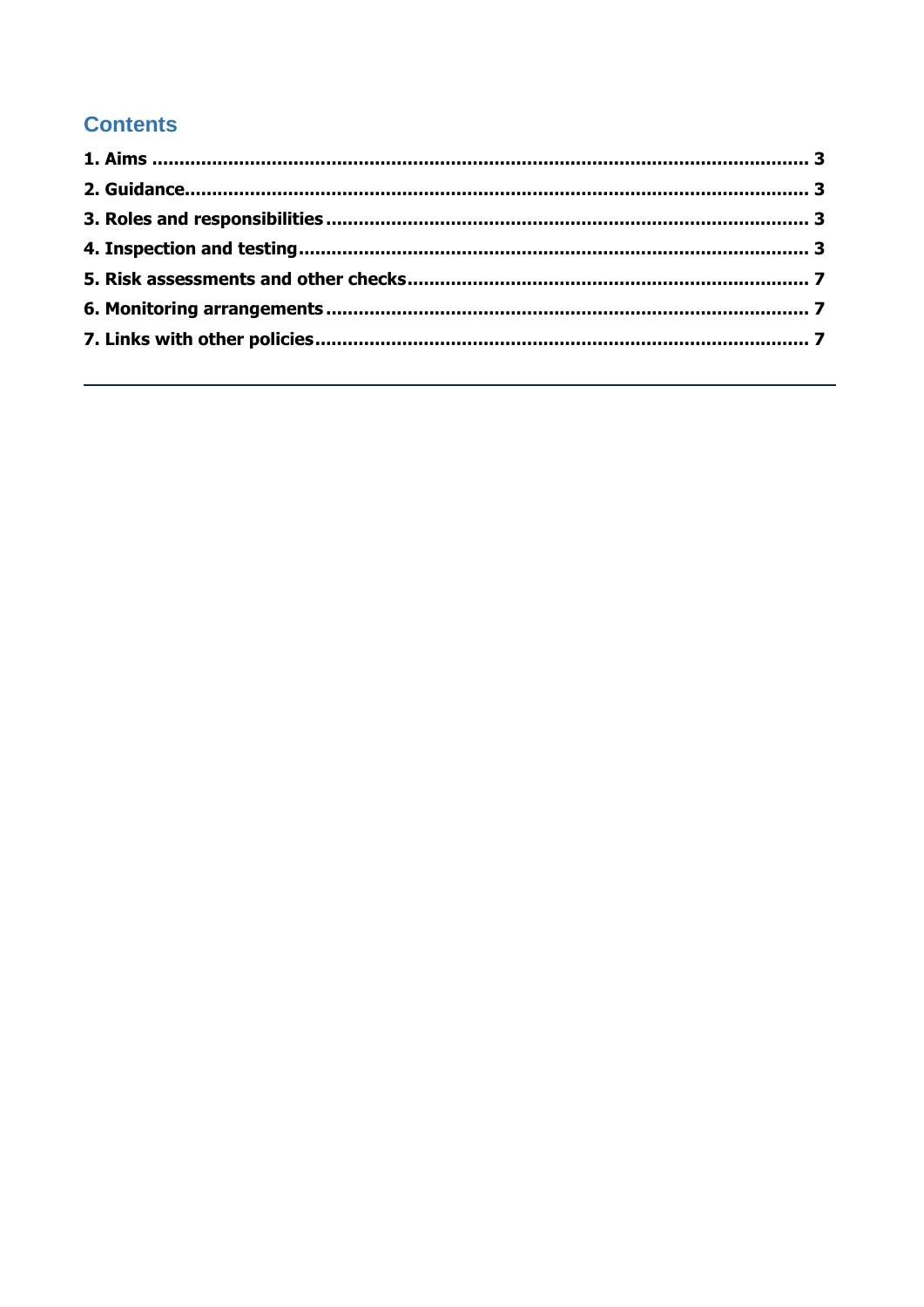#### 1. Aims

Our school aims to ensure that it:

- Manages its buildings and equipment in an efficient, legally compliant way
- Inspects and tests buildings and equipment regularly, taking into account statutory requirements and best practice recommendations
- Promotes the safety and wellbeing of our staff, pupils, parents and visitors through effective maintenance of buildings and equipment in accordance with the [Health and Safety at Work etc. Act](https://www.legislation.gov.uk/ukpga/1974/37/contents)  [1974](https://www.legislation.gov.uk/ukpga/1974/37/contents)
- Complies with the requirements of the [School Premises \(England\) Regulations 2012](http://www.legislation.gov.uk/uksi/2012/1943/contents/made)
- If with the requirements of the [statutory framework for the EYFS](https://www.gov.uk/government/publications/early-years-foundation-stage-framework--2)

#### <span id="page-2-0"></span>2. Guidance

This document is based on the Department for Education's guidance on [good estate management for](https://www.gov.uk/guidance/good-estate-management-for-schools)  [schools.](https://www.gov.uk/guidance/good-estate-management-for-schools)

#### <span id="page-2-1"></span>3. Roles and responsibilities

The governing board, headteacher and site manager will ensure this premises management policy is properly implemented, and that tests and inspections are carried out in accordance with this policy.

The headteacher and site manager are responsible for ensuring relevant risk assessments are conducted and for reporting to the governing board, as required.

The site manager is responsible for:

- Inspecting and maintaining the school premises
- Conducting repairs and maintenance
- Being the first point of contact for any issues with the premises
- Conducting and keeping a record of risk assessments and incident logs related to the school premises
- Liaising with the headteacher about what actions need to be taken to keep the school premises safe

This list is not intended to be exhaustive.

#### <span id="page-2-2"></span>4. Inspection and testing

We maintain accurate records and details of all statutory tests which are undertaken at our premises. This includes relevant paperwork and certificates.

All requirements and recommendations highlighted in inspection reports and certificates are reviewed and acted on as necessary.

As part of the records of completed works, we include the dates when the works were undertaken and the details of the individual or company who completed them, along with their qualifications/certifications and/or experience.

The table below sets out the issues we inspect, the inspection frequency, and the person responsible for checking each issue and, where appropriate, engaging a suitably qualified person to carry out inspection, testing or maintenance. It covers statutory checks as well as recommended good practice checks from relevant guidance. It is based on the [checks and testing sections of the DfE estates guidance.](https://www.gov.uk/guidance/good-estate-management-for-schools/health-and-safety)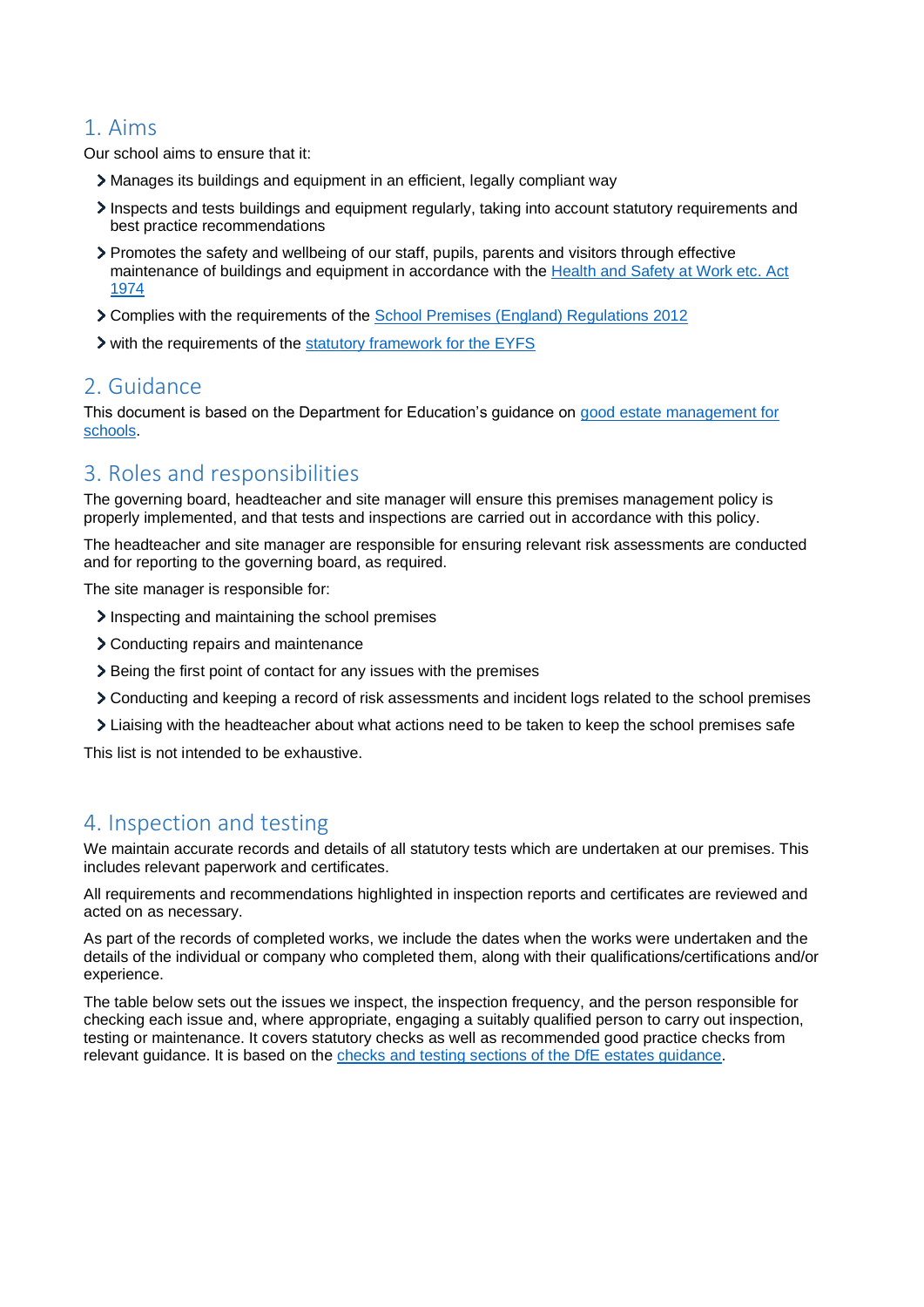| <b>ISSUE TO INSPECT</b>                                                    | <b>FREQUENCY</b>                                                                                                                                                                                                                                                                                                       | PERSON RESPONSIBLE                    |
|----------------------------------------------------------------------------|------------------------------------------------------------------------------------------------------------------------------------------------------------------------------------------------------------------------------------------------------------------------------------------------------------------------|---------------------------------------|
| Portable appliance testing<br>(PAT)                                        | Variable, according to risk and<br>how the equipment is<br>constructed.<br>Regular visual inspections where<br>PAT is not required.<br>We will refer to <b>HSE</b> guidance on<br>maintaining portable electric<br>equipment for suggested intervals<br>and types of testing/inspection.                               | lan Lubbock                           |
| Fixed electrical installation<br>tests (including lightning<br>conductors) | Variable, according to the number<br>and severity of faults found at last<br>inspection.<br>Inspection and testing always<br>carried out by a competent<br>person.                                                                                                                                                     | <b>BMIS</b><br>lan Lubbock            |
| <b>Emergency lighting</b>                                                  | Monthly flash test.<br>6-monthly condition test (including<br>3-hour battery test) by a<br>competent person.                                                                                                                                                                                                           | Davis Electrical<br>lan Lubbock       |
| Gas appliances and fittings                                                | Routinely, in accordance with<br>manufacturer recommendations<br>(or other professional advice if<br>unavailable).<br>Annual safety checks (in line with<br>good practice / required if the<br>premises are used for residential<br>accommodation).<br>All work carried out by a Gas Safe<br>Registered engineer.      | Mears (Dorset Council)<br>lan Lubbock |
| Legionella checks on all water<br>systems                                  | Risk assessment of each site<br>carried out and reviewed regularly<br>by a competent person. The<br>frequency of monitoring checks<br>varies for evaporative cooling<br>systems, hot and cold water<br>systems and other risk systems -<br>specific details can be found in<br>guidance for each type from the<br>HSE. | lan Lubbock                           |
| Asbestos                                                                   | Regular inspections as part of the<br>asbestos register and<br>management plan.<br>Reviews of the asbestos register<br>annually.<br>Refurbishment and demolition<br>surveys before any refurbishment<br>or demolition work.                                                                                            | <b>Tim Williams</b>                   |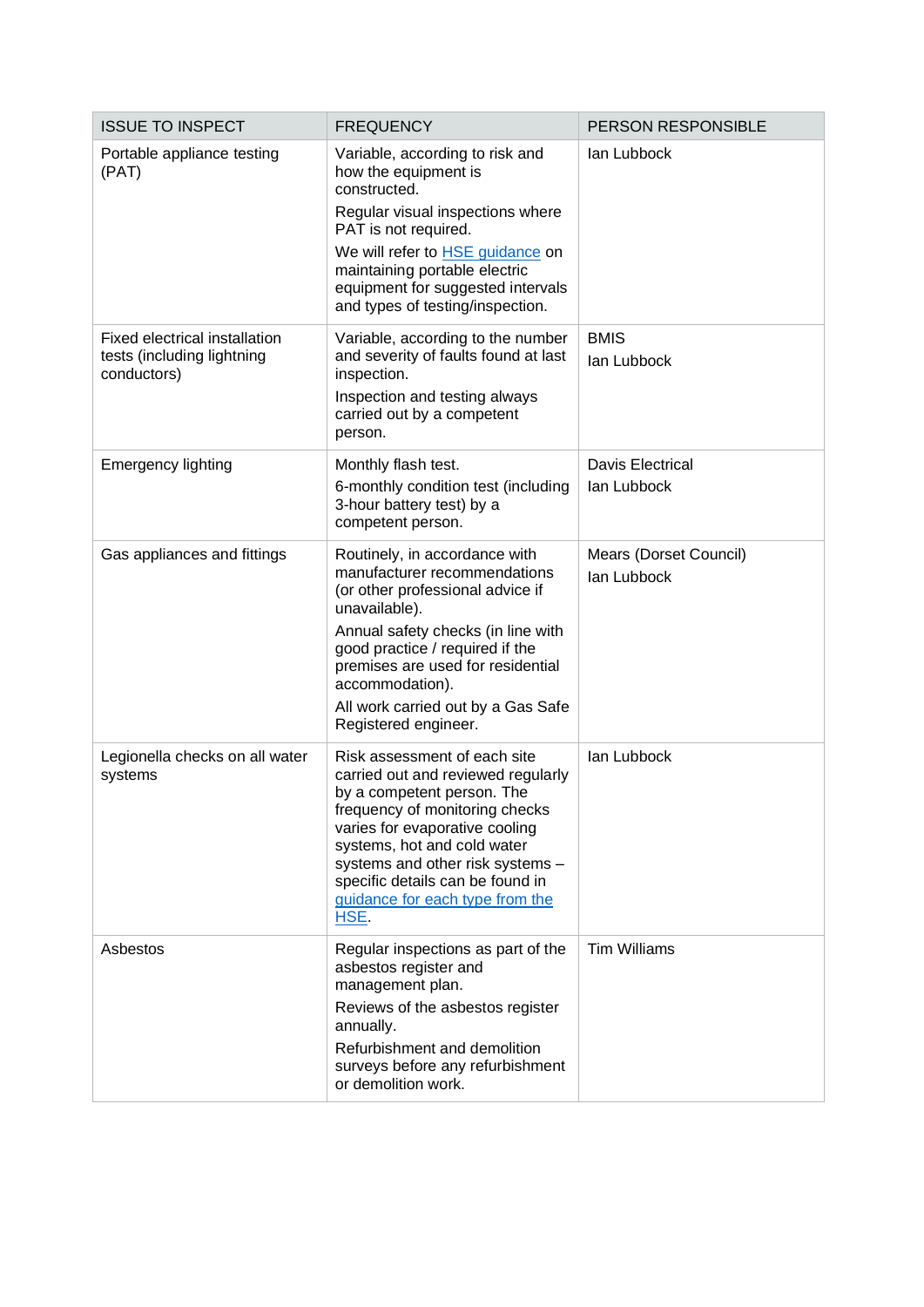| <b>ISSUE TO INSPECT</b>                 | <b>FREQUENCY</b>                                                                                                                                                                                                                                                                                                                                       | PERSON RESPONSIBLE                                               |
|-----------------------------------------|--------------------------------------------------------------------------------------------------------------------------------------------------------------------------------------------------------------------------------------------------------------------------------------------------------------------------------------------------------|------------------------------------------------------------------|
| Equipment used for working at<br>height | Inspected before use, and at<br>suitable intervals appropriate to<br>the environment it's used in and<br>how it's used.<br>In addition, inspections after<br>anything that may affect the<br>safety or stability of equipment,<br>e.g. adverse weather or<br>accidental damage.                                                                        | lan Lubbock                                                      |
| Fire detection and alarm<br>systems     | Weekly alarm tests, with a<br>different call point tested each<br>week where applicable.<br>Quarterly and annual inspections<br>and tests by a competent person.<br>Annual fire risk assessment by a<br>competent person also includes<br>the maintenance of fire detection<br>and alarm systems.                                                      | <b>Dorset Fire Services</b><br>lan Lubbock<br>Natalie Pitchforth |
| Fire doors                              | Regular checks by a competent<br>person.                                                                                                                                                                                                                                                                                                               | <b>Dorset Fire Services</b><br>lan Lubbock                       |
| Firefighting equipment                  | Most equipment - extinguishers,<br>fire blankets, hose reels, fixed<br>systems (such as sprinkler<br>systems) and fire service facilities<br>(such as dry risers and access for<br>emergency vehicles) - inspected<br>annually (by a competent person<br>where required) unless<br>manufacturers' guidelines<br>suggest differently.                   | <b>Dorset Fire Services</b>                                      |
| <b>Extraction systems</b>               | Regular removal and cleaning of<br>grease filters and cleaning of<br>ductwork for kitchen extraction<br>systems.<br>Local exhaust ventilation systems<br>(such as those for working with<br>hazardous substances) examined<br>and tested at least every 14<br>months by a competent person.<br>More routine checks also set out<br>in system logbooks. | lan Lubbock                                                      |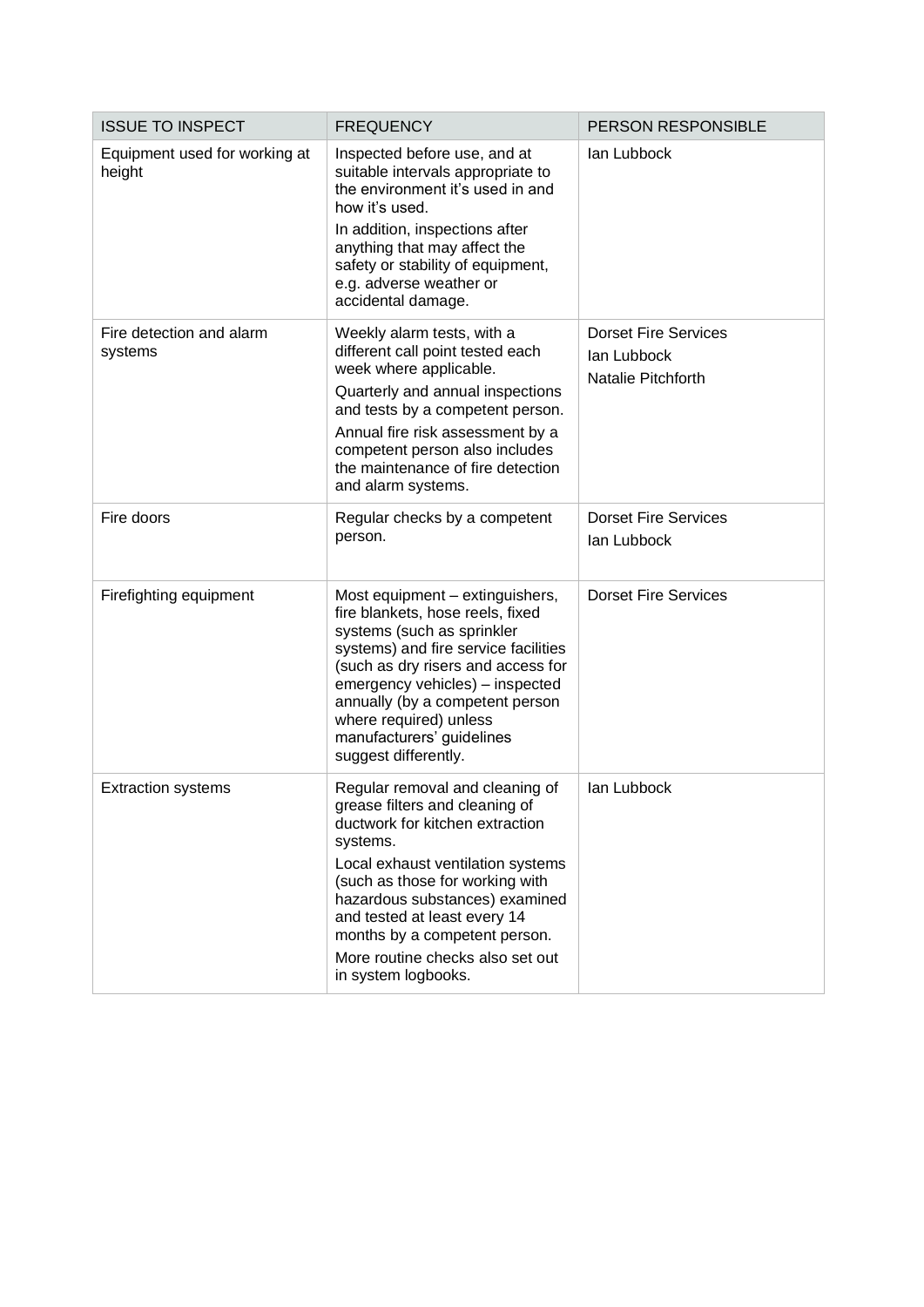| <b>ISSUE TO INSPECT</b>               | <b>FREQUENCY</b>                                                                                                                                                                                                                                                                                                                                                                                                                                                                                                                                                                                                                                                                                                                                                                       | PERSON RESPONSIBLE                 |
|---------------------------------------|----------------------------------------------------------------------------------------------------------------------------------------------------------------------------------------------------------------------------------------------------------------------------------------------------------------------------------------------------------------------------------------------------------------------------------------------------------------------------------------------------------------------------------------------------------------------------------------------------------------------------------------------------------------------------------------------------------------------------------------------------------------------------------------|------------------------------------|
| Chemical storage                      | Inventories are kept up-to-date.<br>Risk assessments for the Control<br>of Substances Hazardous to<br>Health (COSHH) are reviewed on<br>a regular basis, plus whenever it's<br>considered that the original<br>assessment may no longer be<br>valid, or where the circumstances<br>of the work change significantly<br>and may affect employees'<br>exposure to a hazardous<br>substance (in line with <b>HSE</b><br>guidance on COSHH<br>assessment).                                                                                                                                                                                                                                                                                                                                 | lan Lubbock<br><b>Tim Williams</b> |
| Playground and gymnasium<br>equipment | Regular inspections - at least<br>annually, and more regularly<br>where any equipment is used<br>more frequently than normal (e.g.<br>where community use increases<br>how often equipment is used).<br>Outdoor fixed play equipment -<br>periodic and annual inspections<br>by a competent person.                                                                                                                                                                                                                                                                                                                                                                                                                                                                                    | Sportsafe Ltd<br>lan Lubbock       |
| Tree safety                           | As part of risk assessment<br>responsibilities, periodic visual<br>checks for stability are carried<br>out, with more detailed<br>assessments if suspected<br>structural faults or other risks are<br>found.                                                                                                                                                                                                                                                                                                                                                                                                                                                                                                                                                                           | <b>Dorset Council</b>              |
| Radon                                 | Risk assessments including radon<br>measurements will be carried out<br>in all of our above-ground<br>workplaces in radon-affected<br>areas, and all of our below-<br>ground workplaces.<br>Radon measurements will last for<br>3 months, using radon monitors,<br>in line with Public Health England<br>radon guidance for schools.<br>Where measurements show<br>radon levels below 300Bq/m3,<br>radon levels will be remeasured<br>at least every 10 years. If<br>significant changes are made to<br>the buildings or work processes,<br>remeasurement will also be<br>considered.<br>For any sites with radon levels<br>above 300Bq/m3 we will work<br>with a radiation protection adviser<br>to manage reduction and decide<br>on risk assessment and<br>remeasurement frequency. | <b>Dorset Council</b>              |